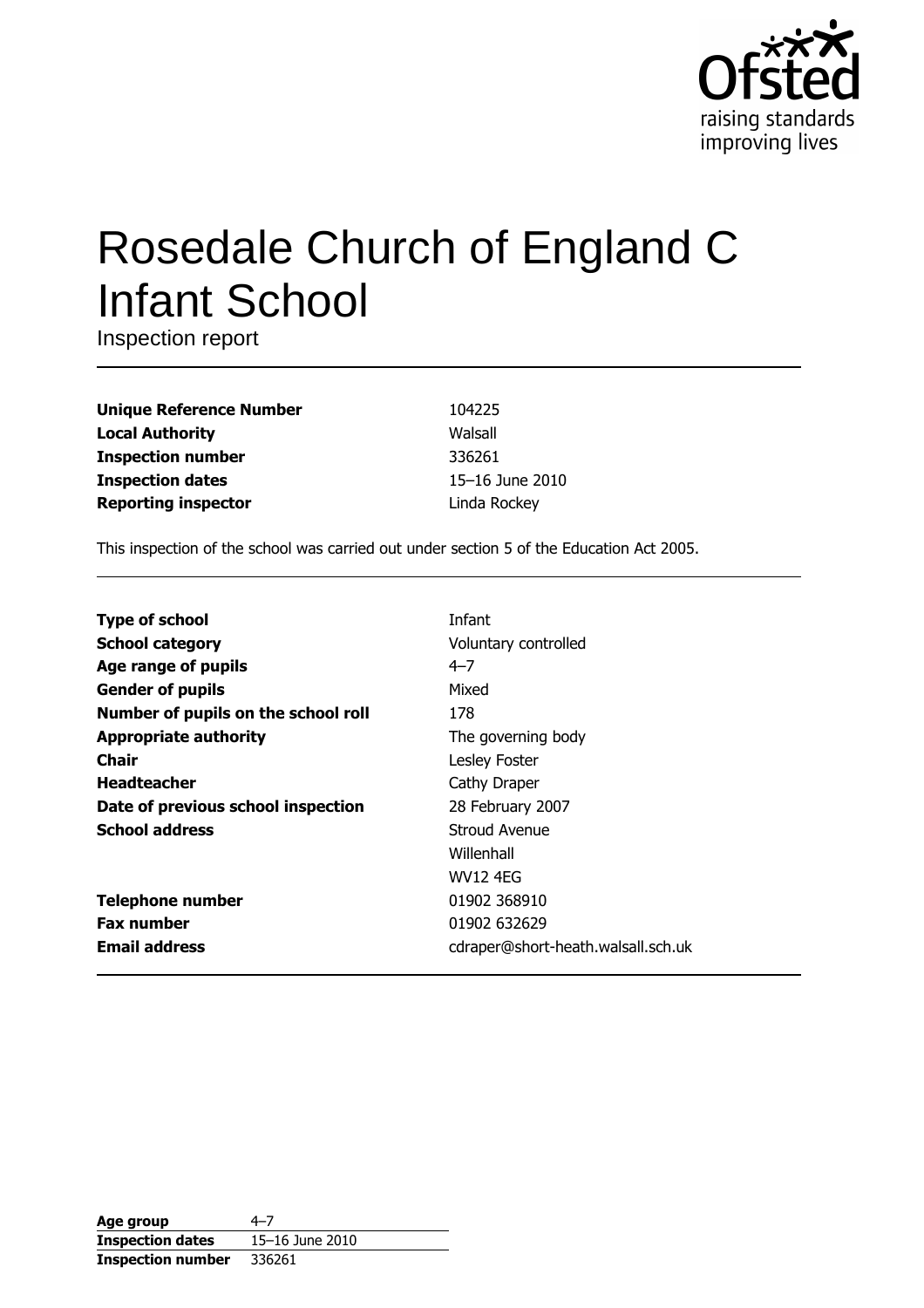The Office for Standards in Education, Children's Services and Skills (Ofsted) regulates and inspects to achieve excellence in the care of children and young people, and in education and skills for learners of all ages. It regulates and inspects childcare and children's social care, and inspects the Children and Family Court Advisory Support Service (Cafcass), schools, colleges, initial teacher training, work-based learning and skills training, adult and community learning, and education and training in prisons and other secure establishments. It rates council children's services, and inspects services for looked after children, safequarding and child protection.

Further copies of this report are obtainable from the school. Under the Education Act 2005, the school must provide a copy of this report free of charge to certain categories of people. A charge not exceeding the full cost of reproduction may be made for any other copies supplied.

If you would like a copy of this document in a different format, such as large print or Braille, please telephone 08456 404045, or email enquiries@ofsted.gov.uk.

You may copy all or parts of this document for non-commercial educational purposes, as long as you give details of the source and date of publication and do not alter the documentation in any way.

Royal Exchange Buildings St Ann's Square Manchester M2 7LA T: 08456 404045 Textphone: 0161 618 8524 E: enquiries@ofsted.gov.uk W: www.ofsted.gov.uk © Crown copyright 2010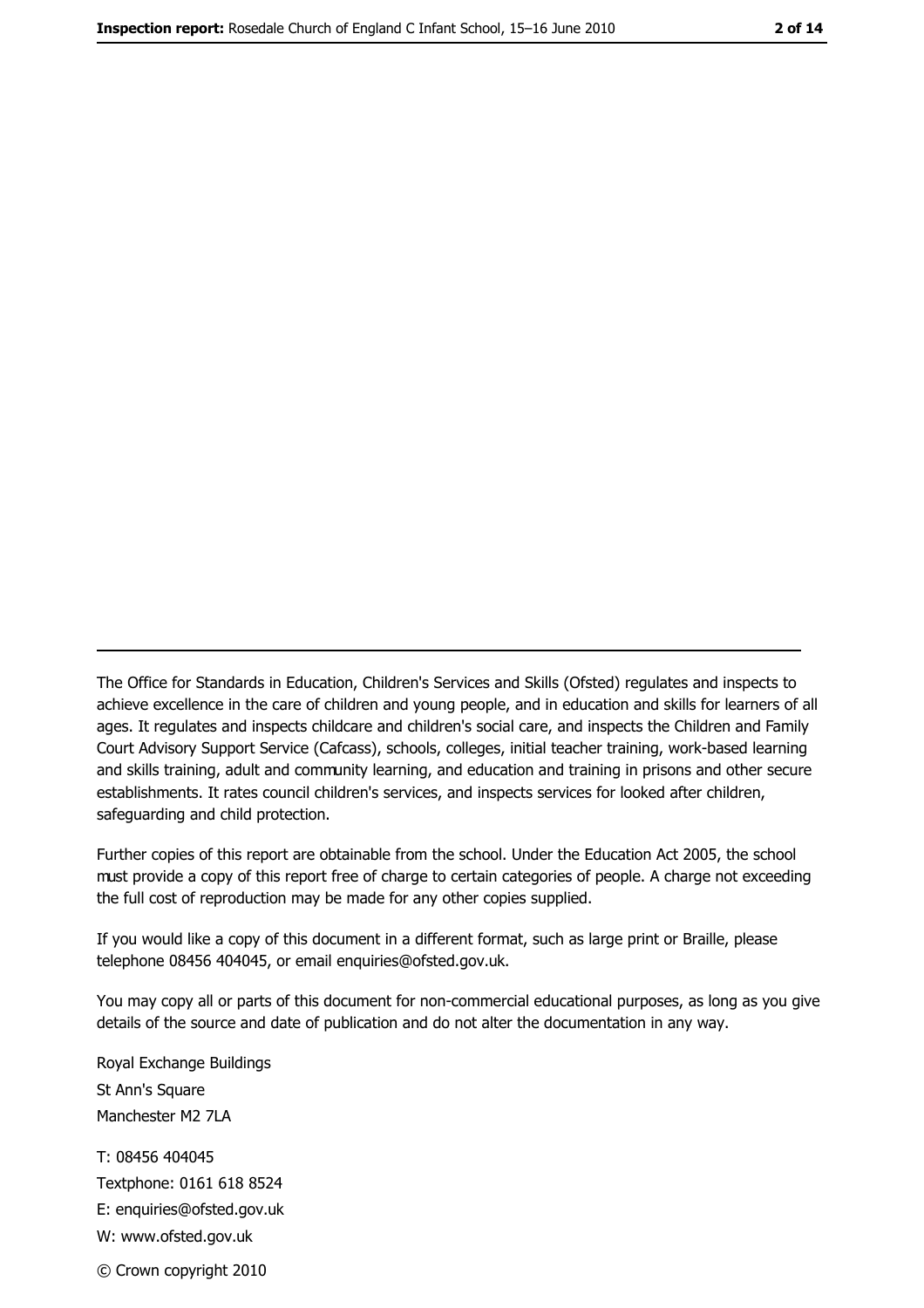# **Introduction**

This inspection was carried out by one of Her Majesty's Inspectors and two additional inspectors. They observed 12 lessons led by six different teachers and one higher level teaching assistant. All classes were visited at least once. Inspectors also observed the school's work and looked at a wide range of documentation, including the school's self-evaluation form, the school development plan, external reports and assessment information. They looked at pupils' books and met with groups of parents and carers, the school council, governors and members of the Short Heath Federation. The school's safeguarding policy and practice were also scrutinised. Inspectors analysed questionnaires from 56 parents and carers and looked at 23 responses from staff.

The inspection team reviewed many aspects of the school's work. It looked in detail at the following:

- the attainment of girls, boys and more able pupils  $\blacksquare$
- the outdoor environment in the Early Years Foundation Stage  $\blacksquare$
- what the school is doing about the high levels of persistent absence.

# **Information about the school**

This school is one of three individual schools in the Short Heath Federation, all led by an executive headteacher. She was appointed in April 2010, but held the interim post from September 2009. The head of school at Rosedale is responsible for day-to-day management and shared strategic leadership. Most pupils are White British. The percentage of pupils with special educational needs and/or disabilities is below the national average. Early Years Foundation Stage education is provided in two Reception classes. Rosedale has faced some disruption since September. Work to extend the teaching space and build a new administrative block is now in the final stages of completion.

The school has gained several awards, and has achieved National Healthy School Status.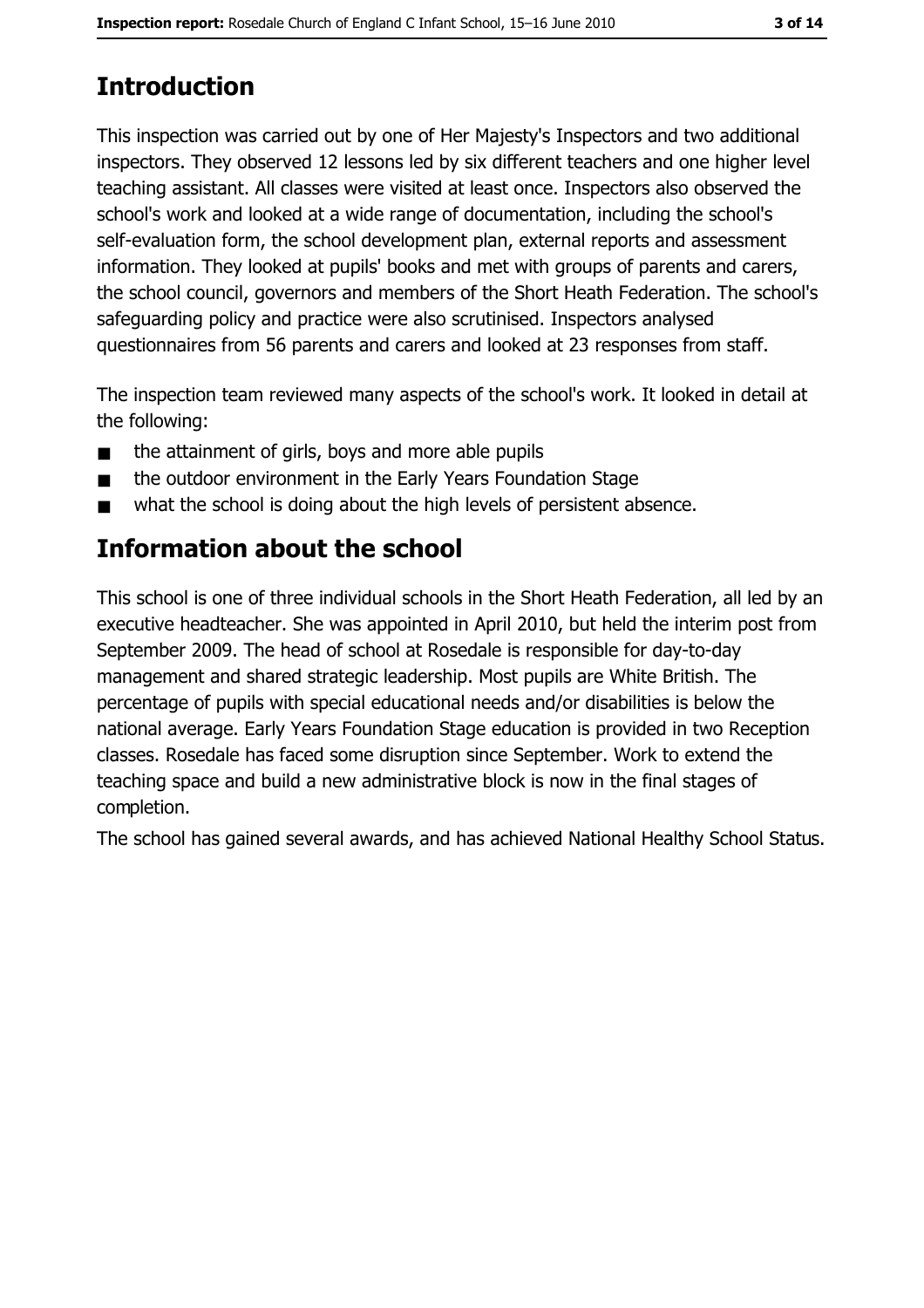# **Inspection judgements**

# Overall effectiveness: how good is the school?

## The school's capacity for sustained improvement

## **Main findings**

'Every day, in every way, everyone matters.' The school mission statement sums up the caring, inclusive atmosphere at Rosedale. Parents and carers are very positive about this good school. 'This is a welcoming place,' one parent told an inspector, 'Staff and pupils use signing and promote cultural diversity so all children are included. All the adults are committed to working in partnership with parents and carers. They are knowledgeable about the local community and regularly make provision for a number of neighbourhood events. A weekly Sunday service is held in the hall and worship centre.

The federation leadership team, comprising the executive headteacher, heads of school from each of the federated schools and the federation finance officer, provide strategic oversight for children from Nursery to the end of Year 6. Rosedale benefits from the expertise and outstanding practice of the head of school from Lane Head Nursery. Recently, there have been staff changes in the Early Years Foundation Stage and due to successful leadership and management, the impact on the children has been minimised. Senior leaders are committed to working closely with all staff but the limitations posed by the use of three separate school buildings make working together challenging. The executive headteacher is well aware of the constraints and is working hard with the governors to address sharing of leadership across Rosedale in future developments. The school's self-evaluation is mainly accurate and the federation's capacity for sustained improvement is good.

School data show that pupils make at least good progress from Reception to Year 2. The gap between girls' and boys' attainment is closing. The use of more adventurous 'boy-friendly' material has helped to engage and motivate boys. Consequently, their reading and writing have improved, although the Year 2 higher level target has not been reached this year. Generally assessment is used well, especially in English. In writing, pupils are aware of what to do to improve their work and reach their targets. Some marking in the pupils' writing books is exemplary and provides individual targets identifying the next step to improve, but not all planning features a good match of work to pupils' individual learning needs. This is particularly the case for more able pupils. Sometimes their work is too easy or they complete an activity and are unsure of what to do next.

Attendance has improved recently but remains low. Strategies to improve attendance are in place and the school's most up-to-date data show pupils' attendance is improving steadily. There are still a few pupils whose attendance is too low.

# What does the school need to do to improve further?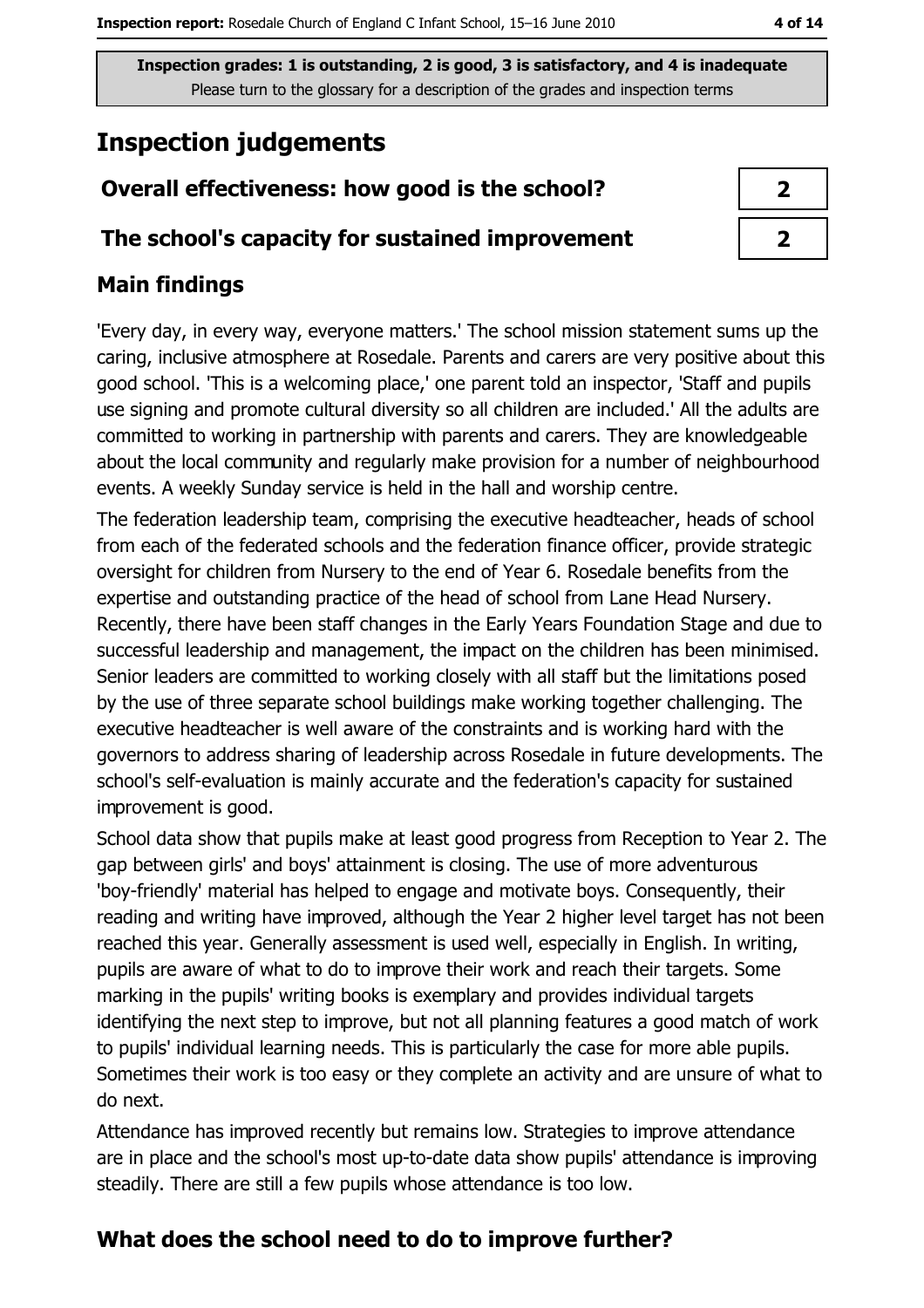- Match teaching more closely to the needs of all learners by:
	- making sure planning is linked to accurate assessment of pupils' needs
	- building on and extending learning for all pupils, especially the more able pupils.
- Work with families to improve attendance and reduce persistent absence, so that  $\blacksquare$ attendance is at least in line with the national average by April 2011.
- Strengthen and develop shared leadership within the school to drive and secure  $\blacksquare$ further improvement.

## **Outcomes for individuals and groups of pupils**

Pupils, including those with special educational needs and/or disabilities, make good progress as they move through the school. The work observed in lessons and pupils' books was above average by Year 2. Pupils benefit most when they have direct teaching in small groups. One inspector observed a small group of Year 1 pupils learning to read using letters and sounds. The higher level teaching assistant was helping the pupils to read with confidence. She made the learning intention clear and had high expectations. The pupils made good gains in learning and were enjoying the opportunity to support each other. All were confidently taking turns to read, completely engrossed in the text. During breaks, and at lunchtime, pupils demonstrate healthy eating habits. They have a good understanding of the importance of physical exercise, recognised by a national award. Most parents agree that the school helps their children to have a healthy lifestyle. Pupils say they feel safe and almost all parents agree that the school keeps them safe. When acting as playground buddies, pupils wear fluorescent jackets so they can be quickly identified by those who may need help. Any concerns pupils may have are dealt with quickly. Worry boxes, prayer boxes and regular circle times are systems used to share concerns and provide support in times of difficulty.

Pupils are encouraged to be independent. Behaviour is good and inspectors were impressed by the level of self-regulatory behaviour the pupils demonstrated around the school. They are polite, thoughtful and helpful to one another and to adults. At playtime it was noticeable that pupils played together and willingly shared all the equipment available. The school council has had some influence on the decisions about school life, and pupils regularly support initiatives in the local community. Their understanding of wider communities is less well developed.

These are the grades for pupils' outcomes

 $\overline{2}$ 

The grades for attainment and attendance are: 1 is high; 2 is above average; 3 is broadly average; and 4 is low.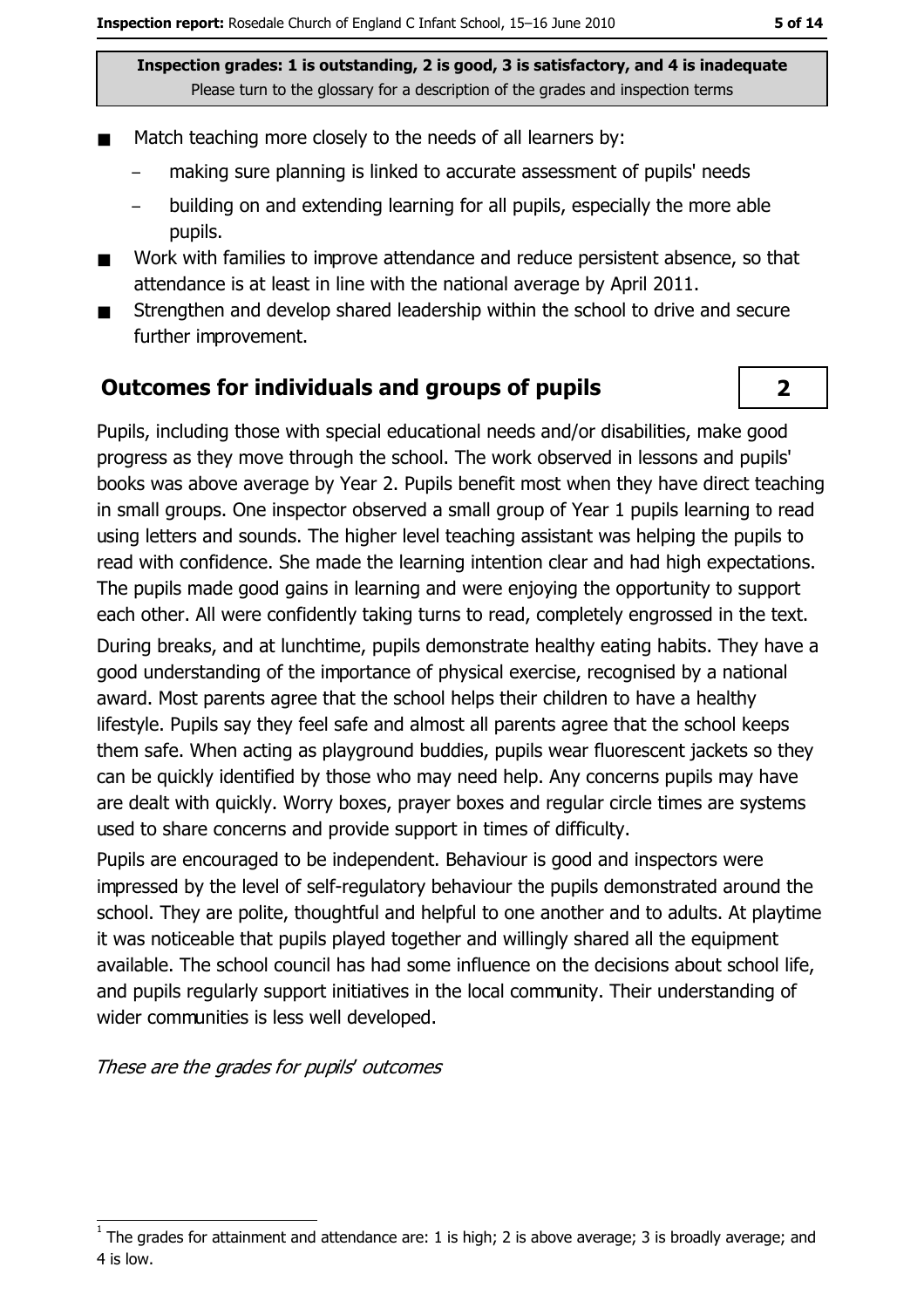| Pupils' achievement and the extent to which they enjoy their learning                                                     |                |
|---------------------------------------------------------------------------------------------------------------------------|----------------|
| Taking into account:<br>Pupils' attainment <sup>1</sup>                                                                   | $\overline{2}$ |
| The quality of pupils' learning and their progress                                                                        | $\overline{2}$ |
| The quality of learning for pupils with special educational needs and/or<br>disabilities and their progress               | $\overline{2}$ |
| The extent to which pupils feel safe                                                                                      |                |
| <b>Pupils' behaviour</b>                                                                                                  |                |
| The extent to which pupils adopt healthy lifestyles                                                                       |                |
| The extent to which pupils contribute to the school and wider community                                                   |                |
| The extent to which pupils develop workplace and other skills that will<br>contribute to their future economic well-being |                |
| Taking into account:<br>Pupils' attendance <sup>1</sup>                                                                   | 4              |
| The extent of pupils' spiritual, moral, social and cultural development                                                   |                |

#### How effective is the provision?

The school provides well for pupils with special educational needs and/or disabilities. Pupils who find learning more challenging and those who need support with their behaviour are catered for well. There is good planning for pupils who need additional support. Pupils, with their parents and carers, are actively involved and have input into the programmes devised to help their learning. In lessons, pupils are generally supported effectively and are offered quidance on how to tackle their work. They benefit from consistent praise and encouragement to do well.

A large majority of the teaching seen was good or better. Most lessons are highly structured and follow a whole-school approach to teaching and learning. In the best lessons, pupils are motivated by exciting activities and are fully engaged in well-planned tasks. Learning objectives are clear. Teachers display good subject knowledge and use this consistently well. Pupils enjoy working independently with an appropriate level of challenge. For example, in an outstanding science lesson, all pupils were given some equipment and the challenge to investigate, in small groups, how to make a bulb light up. They were actively involved in discovering for themselves how to do so. New learning was clearly evident as pupils talked excitedly about what they found out.

Most planning is detailed but it does not always identify an appropriate match of task to individual learning need. In writing, pupils' books show evidence of good progress in developing their skills. Teachers model joined writing well and their written feedback includes useful and detailed comments. Mathematics books are marked but feature less detailed comments to help pupils to take the next step in their learning. In a book scrutiny, inspectors found that comments were often related to the presentation of work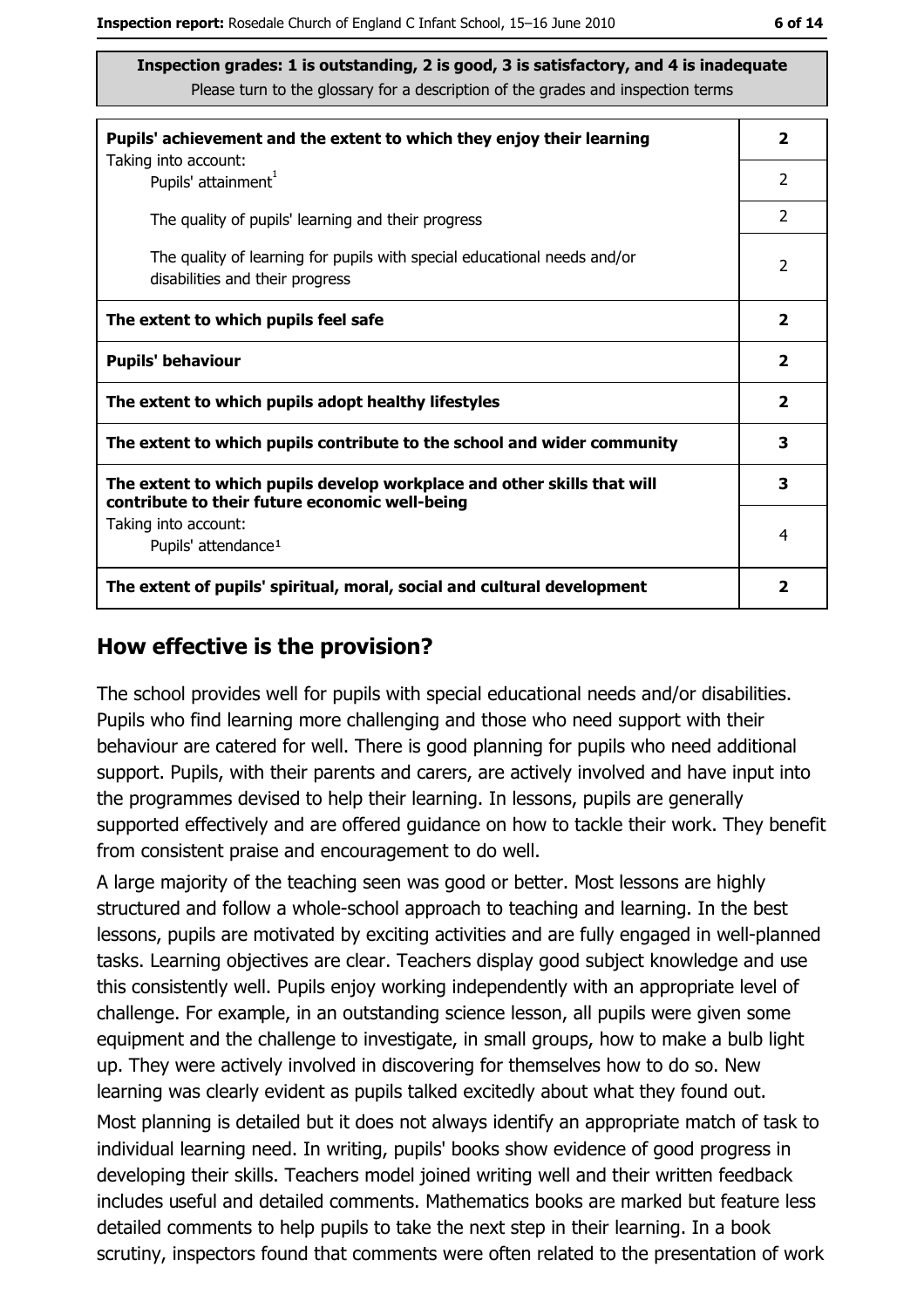rather than how to improve mathematical learning.

The curriculum is broad and balanced, with a good emphasis on literacy and numeracy. There are some links across subjects, for example combining aspects of science, history and geography into topics, such as living things and the seaside. Physical education is promoted well through a variety of activities, including a wide range of sports after school. Also, the school uses the expertise of specialists to develop the pupils' skills. The good range of clubs includes French and gardening. Pupils told inspectors they particularly enjoyed the fun club. Trips and visits are also arranged to enhance the curriculum, for example to local museums, a safari park, a nature reserve and museums.

These are the grades for the quality of provision

| The quality of teaching                                                                                    |  |
|------------------------------------------------------------------------------------------------------------|--|
| Taking into account:<br>The use of assessment to support learning                                          |  |
| The extent to which the curriculum meets pupils' needs, including, where<br>relevant, through partnerships |  |
| The effectiveness of care, guidance and support                                                            |  |

## How effective are leadership and management?

The executive headteacher provides clear vision and a strong determination to drive forward improvement. She works effectively with Rosedale's head of school, making herself available whenever necessary. As the new build progresses, she is required at the infant school more frequently. Nevertheless, she has been able to delegate considerable responsibility to the site manager, who ably maintains a secure and well-maintained site. At the time of the inspection, all statutory requirements were met regarding safeguarding. Leadership and management are not sufficiently shared throughout the school. This is because senior leaders with responsibility for English, mathematics and information and communication technology are not based on the infant school site. Nevertheless, the federation leadership team has a detailed understanding of the strengths and weaknesses at Rosedale. For example, the school recognises that its community cohesion action plan does not provide sufficient focus on the development of pupils' knowledge of national and global issues.

Rosedale's head of school has a clear commitment to ensuring equality for all and discrimination is not tolerated. As a result, pupils show sensitivity to their peers and are willing to provide support for each other in a range of ways. This was evident in whole-school acts of worship. During a meeting, a group of parents and carers said that they feel able to approach the school if they have any concerns about their child. They also reported that the executive headteacher 'always seems to be around'.

The large governing body meets regularly and records demonstrate a high level of challenge as well as support for the leadership of the federation. Strong partnerships across the federation benefit the infant school. These include links with the fire service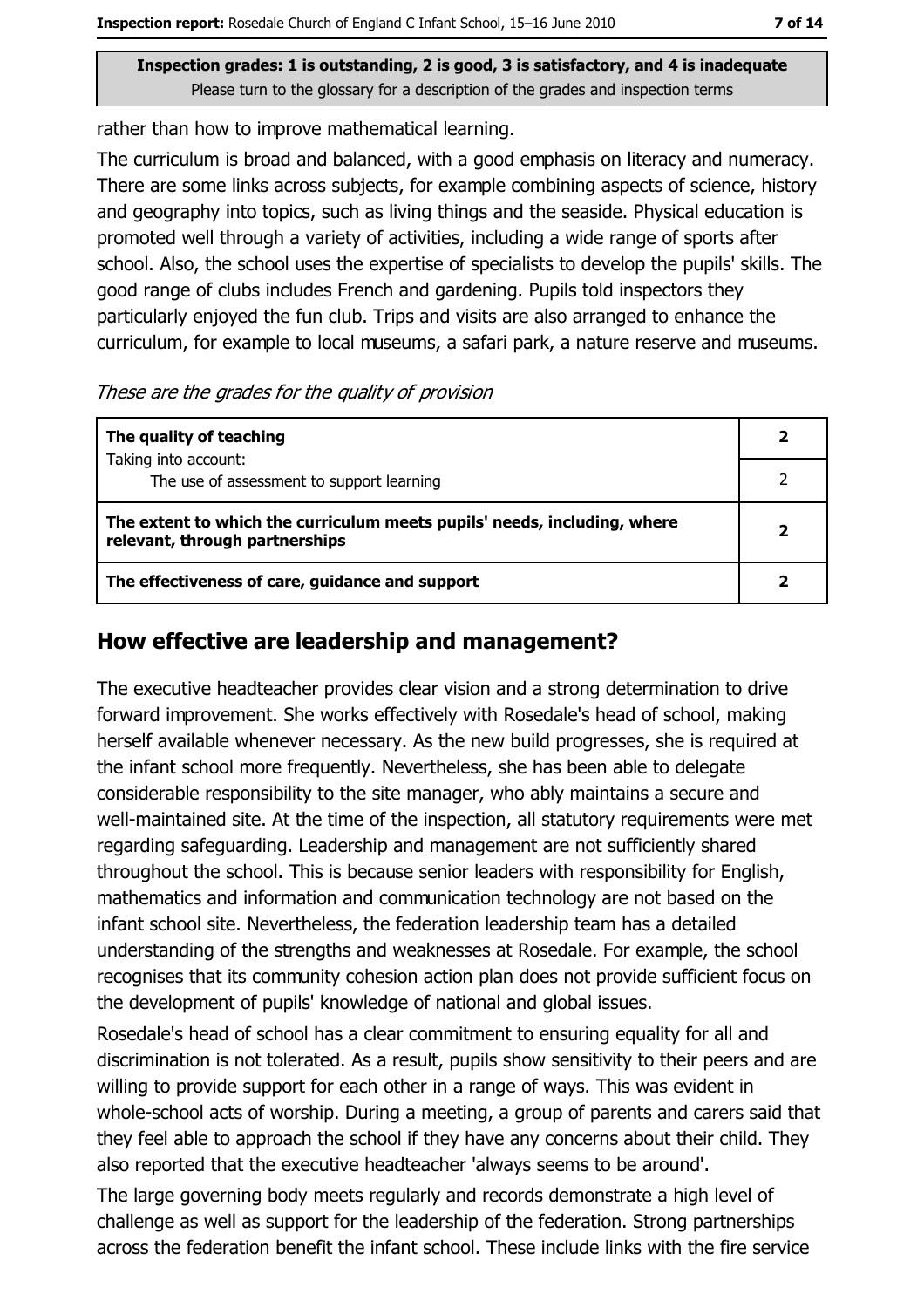and a family support adviser. The school has effective partnerships with outside agencies, such as the educational psychologist, to support vulnerable children.

These are the grades for leadership and management

| The effectiveness of leadership and management in embedding ambition and<br>driving improvement                                                                     | 2                       |
|---------------------------------------------------------------------------------------------------------------------------------------------------------------------|-------------------------|
| Taking into account:<br>The leadership and management of teaching and learning                                                                                      | $\overline{2}$          |
| The effectiveness of the governing body in challenging and supporting the<br>school so that weaknesses are tackled decisively and statutory responsibilities<br>met | $\overline{\mathbf{2}}$ |
| The effectiveness of the school's engagement with parents and carers                                                                                                | $\overline{\mathbf{2}}$ |
| The effectiveness of partnerships in promoting learning and well-being                                                                                              | $\overline{\mathbf{2}}$ |
| The effectiveness with which the school promotes equality of opportunity and<br>tackles discrimination                                                              | 2                       |
| The effectiveness of safeguarding procedures                                                                                                                        | $\mathbf{2}$            |
| The effectiveness with which the school promotes community cohesion                                                                                                 | 3                       |
| The effectiveness with which the school deploys resources to achieve<br>value for money                                                                             |                         |

## **Early Years Foundation Stage**

Children come into the Early Years Foundation Stage working below national expectations for their age. They settle quickly because of an induction process that involves parents and carers well. During the inspection an afternoon was organised to provide parents, carers and children with an opportunity to visit and meet their new teacher. Parents value the care and hard work given to ensure this smooth changeover. Children make good progress and by the time they leave the Reception, most are working at the expected stage for their development. This is because they are well supported in their learning and have a good grounding in basic skills. Activities are planned appropriately and children enjoy them. Inspectors observed that they are keen to be active learners in the range of exciting experiences they are offered. They thoroughly enjoy going outdoors and making the most of the space with their classmates. The children's well-being and welfare are taken seriously and staff are vigilant in ensuring children have sufficient supervision.

The Nursery's head of school provides effective leadership and management and has a clear view of what needs to be done to improve provision at Rosedale. For example, whilst the outdoor space is used soundly to develop the children's learning, the space and its use are not sufficiently well developed to reflect and reinforce all aspects of the children's entitlement for learning and development.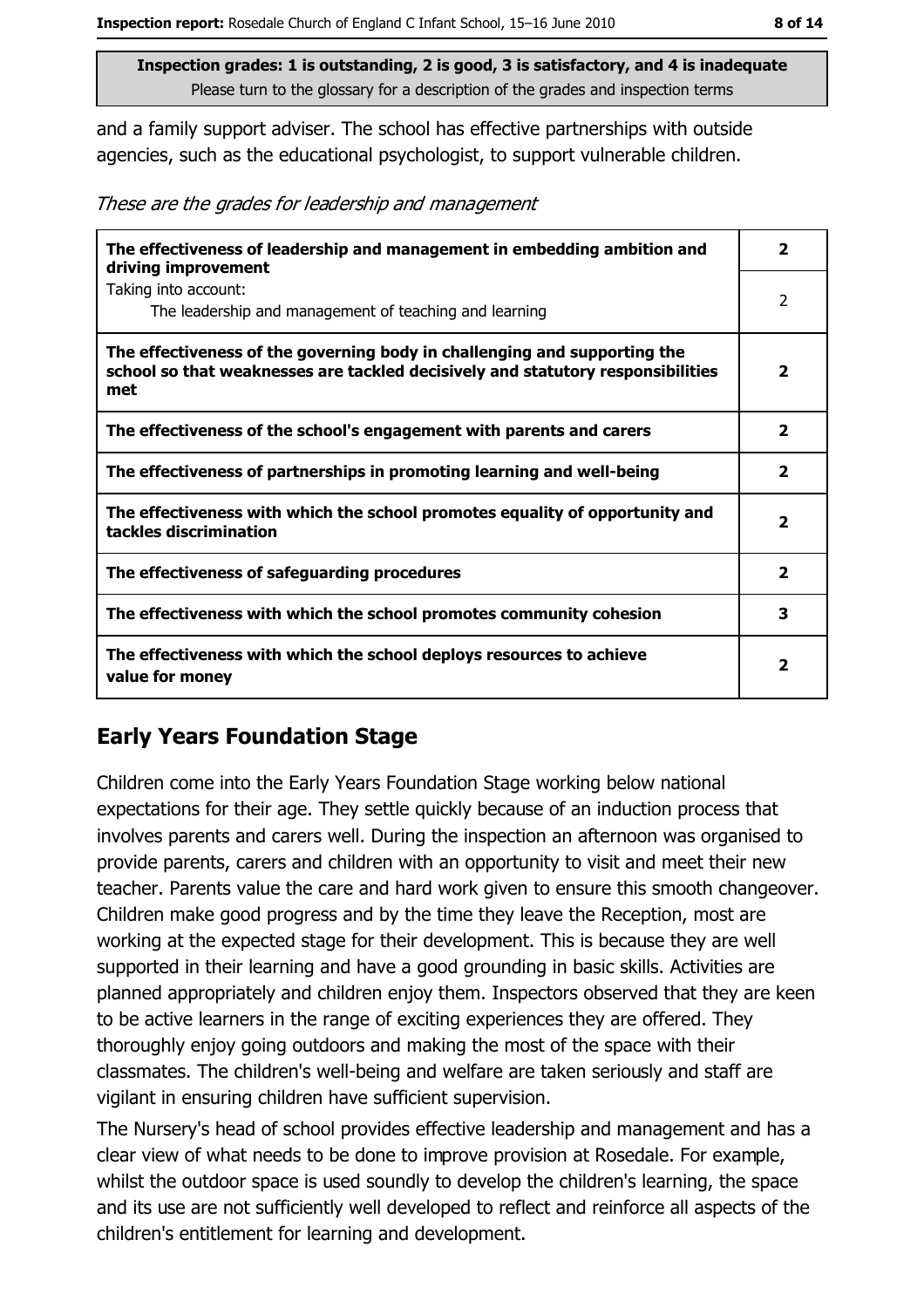These are the grades for the Early Years Foundation Stage

| <b>Overall effectiveness of the Early Years Foundation Stage</b>                             |                |
|----------------------------------------------------------------------------------------------|----------------|
| Taking into account:<br>Outcomes for children in the Early Years Foundation Stage            |                |
| The quality of provision in the Early Years Foundation Stage                                 |                |
| The effectiveness of leadership and management of the Early Years<br><b>Foundation Stage</b> | $\overline{2}$ |

#### **Views of parents and carers**

Almost all of the parents and carers who responded to the questionnaire said they are happy with their child's experience at Rosedale. A few parents and carers do not agree with the way the school deals with unacceptable behaviour and a small minority disagree that the school take account of their suggestions and concerns. Inspectors looked into these issues and found no grounds for their concerns.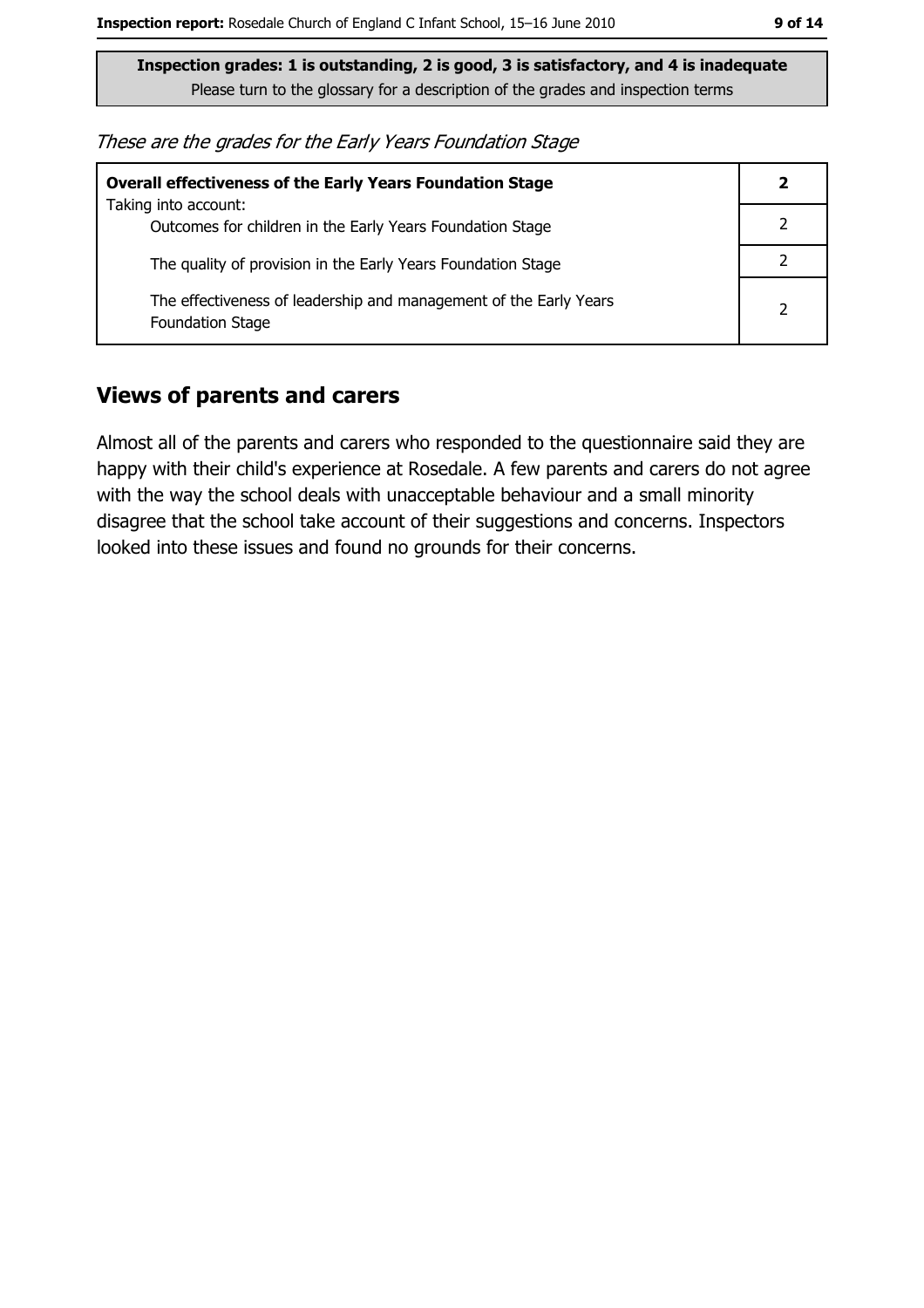#### Responses from parents and carers to Ofsted's questionnaire

Ofsted invited all the registered parents and carers of pupils registered at Rosedale Church of England C Infant School to complete a questionnaire about their views of the school.

In the questionnaire, parents and carers were asked to record how strongly they agreed with 13 statements about the school.

The inspection team received 56 completed questionnaires by the end of the on-site inspection. In total, there are 173 pupils registered at the school.

| <b>Statements</b>                                                                                                                                                                                                                                       | <b>Strongly</b><br><b>Agree</b> |               | <b>Agree</b> |               | <b>Disagree</b> |                | <b>Strongly</b><br>disagree |                |
|---------------------------------------------------------------------------------------------------------------------------------------------------------------------------------------------------------------------------------------------------------|---------------------------------|---------------|--------------|---------------|-----------------|----------------|-----------------------------|----------------|
|                                                                                                                                                                                                                                                         | <b>Total</b>                    | $\frac{1}{2}$ | <b>Total</b> | $\frac{0}{0}$ | <b>Total</b>    | $\frac{0}{0}$  | <b>Total</b>                | $\frac{9}{6}$  |
| My child enjoys school                                                                                                                                                                                                                                  | 29                              | 52            | 26           | 46            | $\mathbf 0$     | 0              | $\Omega$                    | 0              |
| The school keeps my child<br>safe                                                                                                                                                                                                                       | 36                              | 64            | 18           | 32            | $\overline{2}$  | 4              | 0                           | 0              |
| The school informs me<br>about my child's progress                                                                                                                                                                                                      | 20                              | 36            | 29           | 52            | 5               | 9              | 0                           | 0              |
| My child is making enough<br>progress at this school                                                                                                                                                                                                    | 24                              | 43            | 26           | 46            | $\overline{4}$  | 7              | 0                           | 0              |
| The teaching is good at this<br>school                                                                                                                                                                                                                  | 31                              | 55            | 22           | 39            | $\mathbf 0$     | 0              | 0                           | 0              |
| The school helps me to<br>support my child's learning                                                                                                                                                                                                   | 26                              | 46            | 24           | 43            | 3               | 5              | 0                           | 0              |
| The school helps my child to<br>have a healthy lifestyle                                                                                                                                                                                                | 28                              | 50            | 26           | 46            | $\mathbf{1}$    | $\overline{2}$ | 1                           | $\overline{2}$ |
| The school makes sure that<br>my child is well prepared for<br>the future (for example<br>changing year group,<br>changing school, and for<br>children who are finishing<br>school, entering further or<br>higher education, or<br>entering employment) | 26                              | 46            | 27           | 48            | $\mathbf 0$     | 0              | $\mathbf 0$                 | 0              |
| The school meets my child's<br>particular needs                                                                                                                                                                                                         | 27                              | 48            | 22           | 39            | 3               | 5              | $\overline{2}$              | $\overline{4}$ |
| The school deals effectively<br>with unacceptable behaviour                                                                                                                                                                                             | 22                              | 39            | 27           | 48            | 3               | 5              | 3                           | 5              |
| The school takes account of<br>my suggestions and<br>concerns                                                                                                                                                                                           | 18                              | 32            | 30           | 54            | $\overline{4}$  | 7              | $\overline{2}$              | $\overline{4}$ |
| The school is led and<br>managed effectively                                                                                                                                                                                                            | 32                              | 57            | 18           | 32            | $\overline{3}$  | 5              | 0                           | $\mathbf 0$    |
| Overall, I am happy with my<br>child's experience at this<br>school                                                                                                                                                                                     | 31                              | 55            | 21           | 38            | $\overline{2}$  | $\overline{4}$ | $\mathbf{1}$                | $\overline{2}$ |

The table above summarises the responses that parents and carers made to each statement. The percentages indicate the proportion of parents and carers giving that response out of the total number of completed questionnaires. Where one or more parents and carers chose not to answer a particular question, the percentages will not add up to 100%.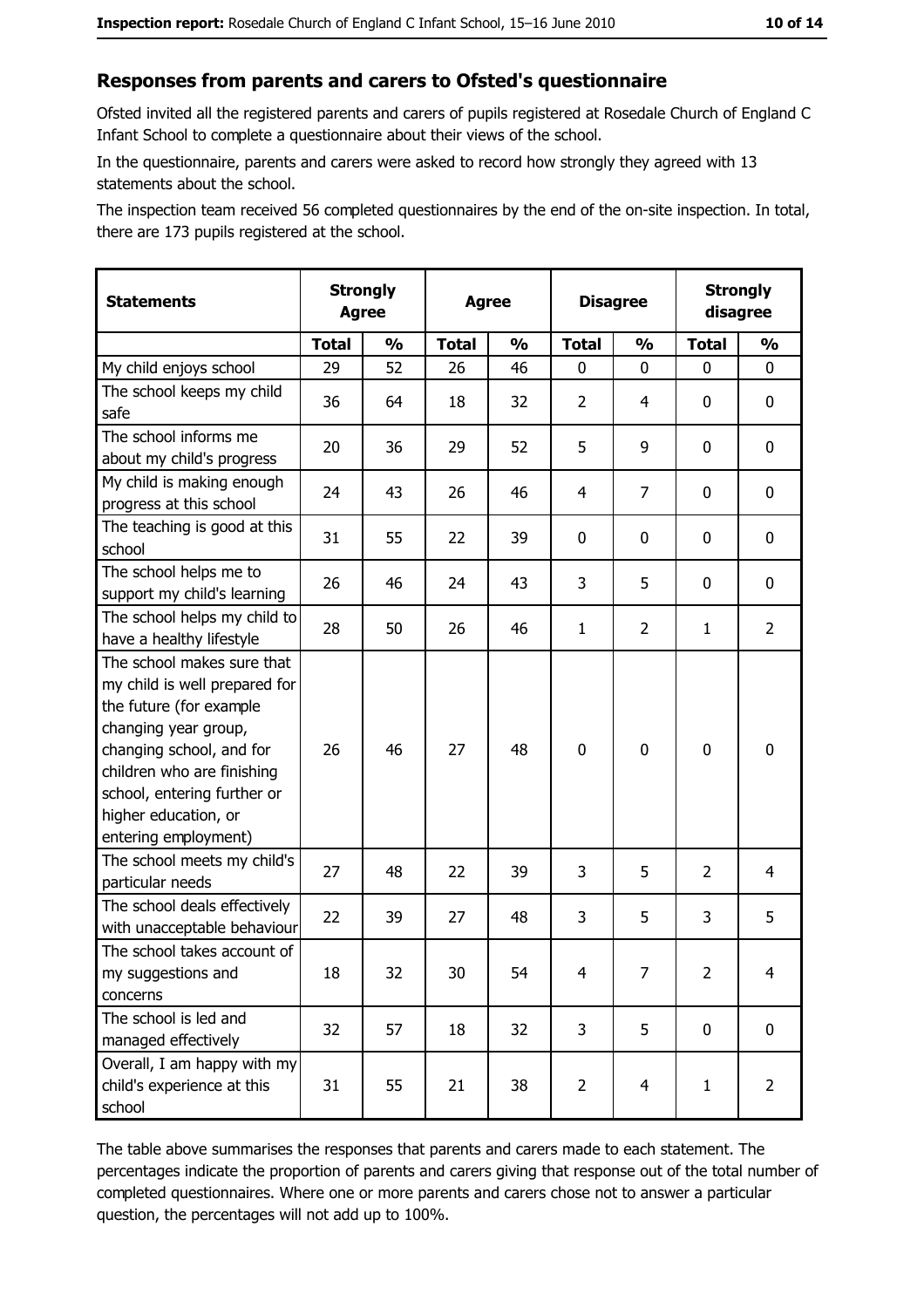# **Glossary**

| Grade   | <b>Judgement</b> | <b>Description</b>                                                                                                                                                                                                               |
|---------|------------------|----------------------------------------------------------------------------------------------------------------------------------------------------------------------------------------------------------------------------------|
| Grade 1 | Outstanding      | These features are highly effective. An oustanding<br>school provides exceptionally well for its pupils' needs.                                                                                                                  |
| Grade 2 | Good             | These are very positive features of a school. A school<br>that is good is serving its pupils well.                                                                                                                               |
| Grade 3 | Satisfactory     | These features are of reasonable quality. A satisfactory<br>school is providing adequately for its pupils.                                                                                                                       |
| Grade 4 | Inadequate       | These features are not of an acceptable standard. An<br>inadequate school needs to make significant<br>improvement in order to meet the needs of its pupils.<br>Ofsted inspectors will make further visits until it<br>improves. |

## What inspection judgements mean

#### **Overall effectiveness of schools**

|                       | Overall effectiveness judgement (percentage of<br>schools) |      |                     |                   |
|-----------------------|------------------------------------------------------------|------|---------------------|-------------------|
| <b>Type of school</b> | <b>Outstanding</b>                                         | Good | <b>Satisfactory</b> | <b>Inadequate</b> |
| Nursery schools       | 51                                                         | 45   | 0                   | 4                 |
| Primary schools       | 6                                                          | 41   | 42                  | 10                |
| Secondary schools     | 8                                                          | 34   | 44                  | 14                |
| Sixth forms           | 10                                                         | 37   | 50                  | 3                 |
| Special schools       | 32                                                         | 38   | 25                  | 5                 |
| Pupil referral units  | 12                                                         | 43   | 31                  | 14                |
| All schools           | 9                                                          | 40   | 40                  | 10                |

New school inspection arrangements were introduced on 1 September 2009. This means that inspectors now make some additional judgements that were not made previously.

The data in the table above is for the period 1 September to 31 December 2009 and is the most recently published data available (see www.ofsted.gov.uk). Please note that the sample of schools inspected during the autumn term 2009 was not representative of all schools nationally, as weaker schools are inspected more frequently than good or outstanding schools.

Percentages are rounded and do not always add exactly to 100. Secondary school figures include those that have sixth forms, and sixth form figures include only the data specifically for sixth form inspection judgements.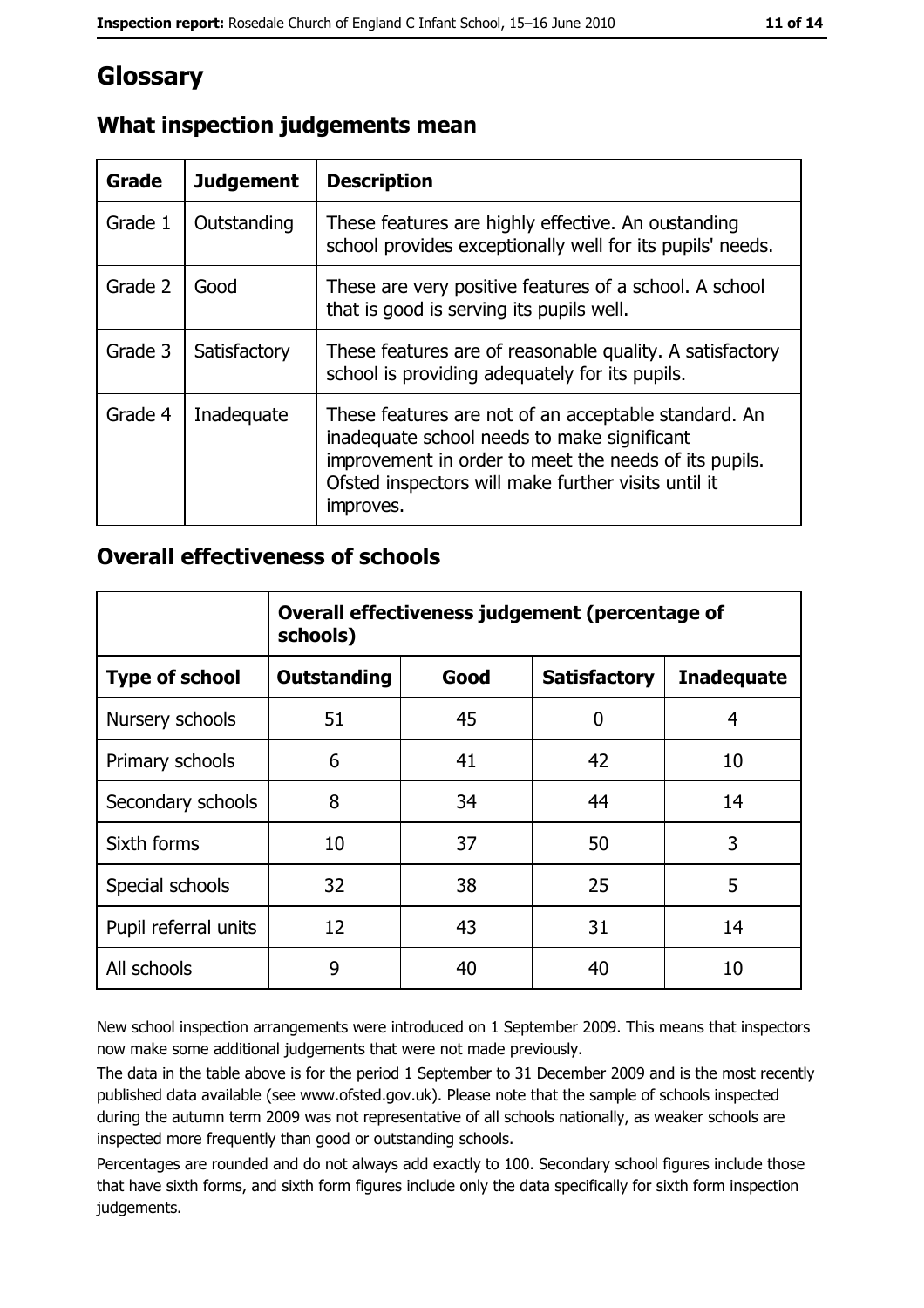# **Common terminology used by inspectors**

| Achievement:                  | the progress and success of a pupil in<br>their learning, development or training.                                                                                                                                                                                                                           |
|-------------------------------|--------------------------------------------------------------------------------------------------------------------------------------------------------------------------------------------------------------------------------------------------------------------------------------------------------------|
| Attainment:                   | the standard of the pupils' work shown by<br>test and examination results and in<br>lessons.                                                                                                                                                                                                                 |
| Capacity to improve:          | the proven ability of the school to<br>continue improving. Inspectors base this<br>judgement on what the school has<br>accomplished so far and on the quality of<br>its systems to maintain improvement.                                                                                                     |
| Leadership and management:    | the contribution of all the staff with<br>responsibilities, not just the headteacher,<br>to identifying priorities, directing and<br>motivating staff and running the school.                                                                                                                                |
| Learning:                     | how well pupils acquire knowledge,<br>develop their understanding, learn and<br>practise skills and are developing their<br>competence as learners.                                                                                                                                                          |
| <b>Overall effectiveness:</b> | inspectors form a judgement on a school's<br>overall effectiveness based on the findings<br>from their inspection of the school. The<br>following judgements, in particular,<br>influence what the overall effectiveness<br>judgement will be.                                                               |
|                               | The school's capacity for sustained<br>improvement.<br>Outcomes for individuals and groups<br>of pupils.<br>The quality of teaching.<br>The extent to which the curriculum<br>meets pupil's needs, including where<br>relevant, through partnerships.<br>The effectiveness of care, guidance<br>and support. |
| Progress:                     | the rate at which pupils are learning in<br>lessons and over longer periods of time. It<br>is often measured by comparing the<br>pupils' attainment at the end of a key<br>stage with their attainment when they<br>started.                                                                                 |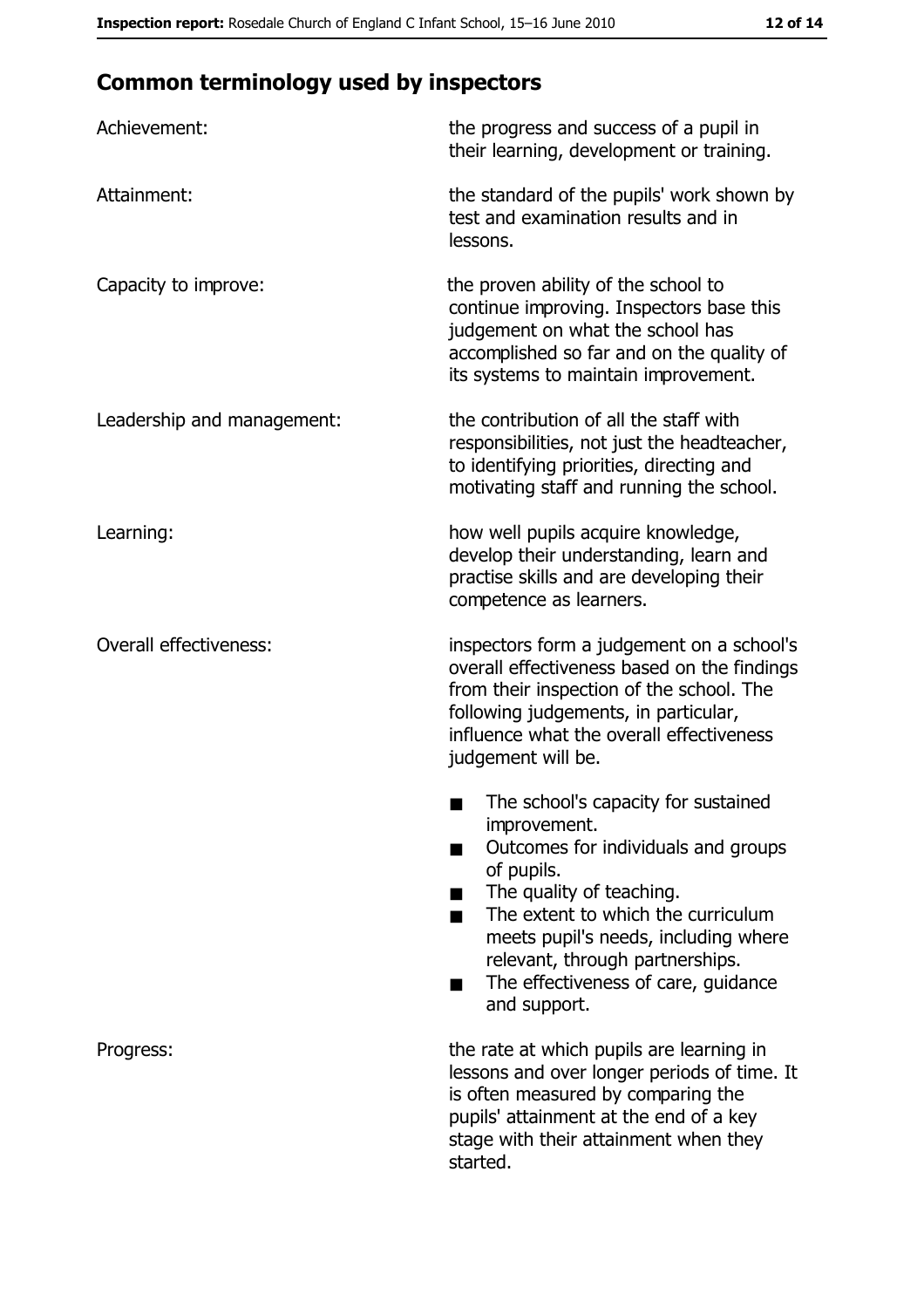This letter is provided for the school, parents and carers to share with their children. It describes Ofsted's main findings from the inspection of their school.



17 June 2010

Dear Children

Inspection of Rosedale Church of England C Infant School, Willenhall WV12 4EG We enjoyed our visit to your school last week. Thank you for being so friendly and welcoming. We were 'well impressed' with your exemplary behaviour around the school. I am writing to let you know that we think Rosedale is a good school. We agree with your parents and carers that you are looked after well and kept safe. You told us you enjoy school and we saw you playing together and having fun. Here are some of the things we found.

- You know how to lead safe and healthy lives and enjoy helping others.  $\blacksquare$
- Teaching is good and so you make good progress from Reception to Year 2.
- You get on well with each other and we were impressed with your maturity,  $\blacksquare$ especially the way you care for each other and those who need special help because of their disabilities.

Although yours is a good school, I have asked the governing body, the executive headteacher, the head of school and all the other adults to:

- make sure you are all given work which is not too easy or too hard  $\blacksquare$
- work with your parents and carers to make sure you all come to school on time  $\blacksquare$ every day

share the leadership jobs across all three schools in the federation more effectively. I hope your school summer fair went well and the sun shone! Make sure you do your bit to make your school even better. You can help by working hard with your reading, writing and mathematics in order to reach your targets. Please try hard to make sure you come to school every day.

Yours sincerely

Linda Rockey

Her Majesty's Inspector